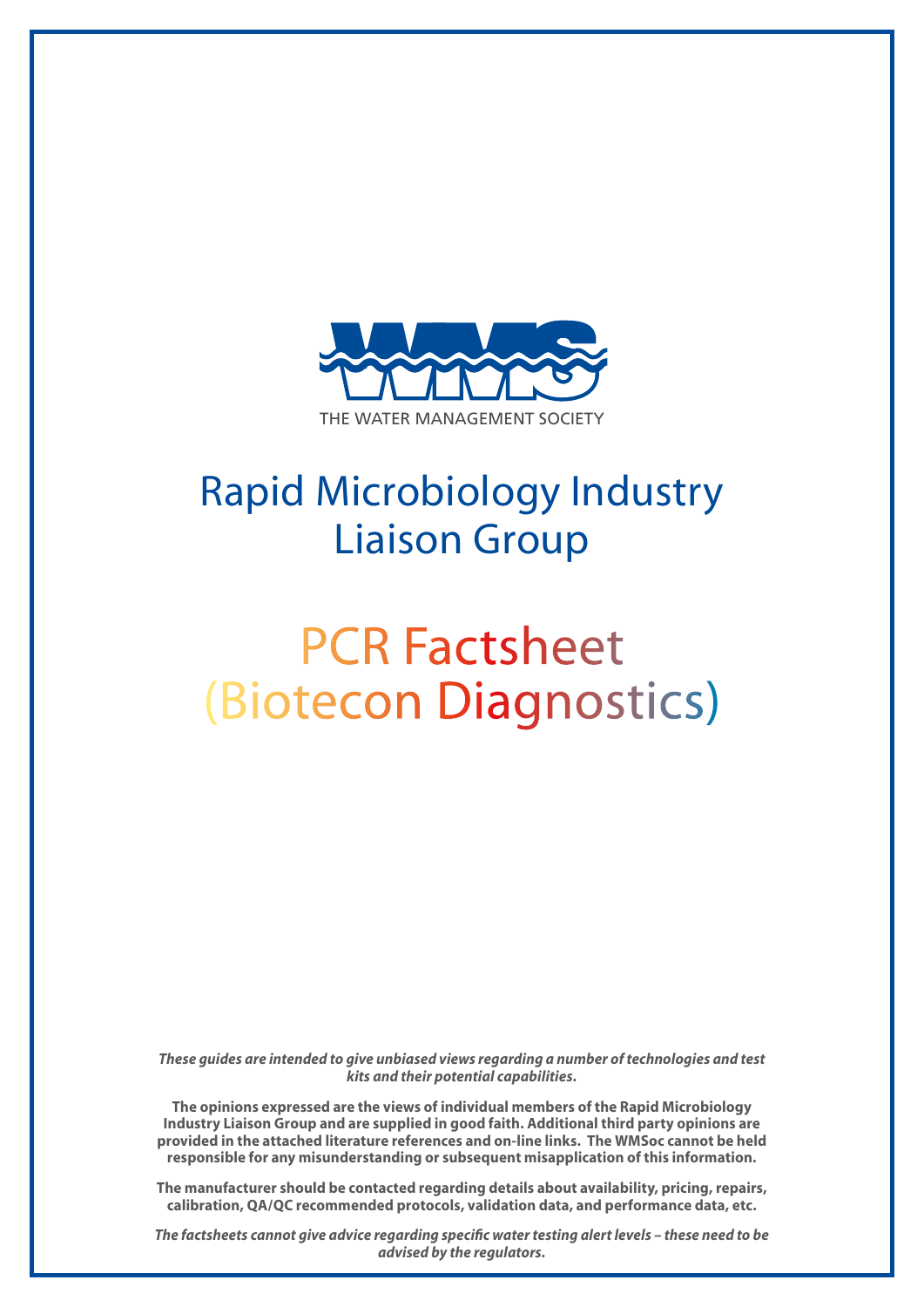

### PCR (BIOTECON DIAGNOSTICS) SUMMARY TABLE

- Real-time PCR kit for the detection, differentiation and quantification of *Legionella spp.*, *Legionella pneumophila* and *L. pneumophila* serogroup 1 all within a single PCR reaction.
- Kits deliver reliable results within 4 hours of beginning processing the sample.
- No need for enrichment using bacterial culture media.
- Protocol includes sample filtration, optional treatment to remove dead and free cell DNA, DNA extraction, PCR amplification and data analysis.
- Following filtration, cells are rinsed off the filter and left intact. Samples may then be split for PCR processing and separate culturing protocols if desired.
- High negative predictive value, i.e. negative means negative.
- Proven Live/Dead cell differentiation (not just free DNA removal).
- See also, HSE website for further information at: *www.hse.gov.uk/legionnaires/faqs.htm#Testing-monitoring*

The information below is from BIOTECON Diagnostics, the manufacturer and developer of the **micro**proof Legionella Quantification LyoKit, which detects, differentiates and quantifies *Legionella spp.*, *Legionella pneumophila* and *L. pneumophila* serogroup 1 all within a single PCR reaction.

| Method                                                                                | Polymerase Chain Reaction (PCR) detects DNA                                                                                                                  |
|---------------------------------------------------------------------------------------|--------------------------------------------------------------------------------------------------------------------------------------------------------------|
| Bacteria detected                                                                     | Detection, differentiation and quantification of Legionella spp., Legionella<br>pneumophila and L. pneumophila serogroup 1 all within a single PCR reaction. |
| <b>Bacteria Quantified</b>                                                            | Detection, differentiation and quantification of Legionella spp., Legionella<br>pneumophila and L. pneumophila serogroup 1 all within a single PCR reaction. |
| Pre-concentration as per ISO 11731                                                    | <b>YES</b>                                                                                                                                                   |
| Algorithm to convert results to CFU                                                   | Possibly, but may not be reliable as results expressed in genomic units (GU)                                                                                 |
| Can differentiate between live and dead cells                                         | YES, can remove both free and dead cell DNA to reliably provide<br>quantification of live / viable cells                                                     |
| Will detect Viable But Non-Culturable (VBNC)<br>bacteria                              | <b>YES</b>                                                                                                                                                   |
| Interference from biocides and other water<br>treatment additives                     | NO, as washing steps have been incorporated                                                                                                                  |
| Use with complex water samples e.g. from<br>cooling towers                            | <b>YES</b>                                                                                                                                                   |
| Laboratory or field                                                                   | Laboratory use only or specialist field testing areas.                                                                                                       |
| Are results comparable to current plate counts?                                       | Depends on amount of VBNC present in samples.                                                                                                                |
| Would current plate technique still be<br>required?                                   | In some circumstances, but not if sample is negative.                                                                                                        |
| False positive<br>False negative                                                      | NO false-positives if performing Live / Dead cell differentiation; VBNC's will be positive<br>NO false-negatives (high negative predictive value)            |
| Could rapid test give a positive result whilst<br>culture test gives negative result? | YES, due to VBNC, but not due to free DNA or dead cells                                                                                                      |

Suitable verification data should be supplied by any laboratories undertaking the testing (or UKAS accreditation). All tests should have positive and negative control data available - irrespective of whether laboratory or field-based.<br>N.B. Not all methods are suitable for field-based testing.<br>N.B. Not all methods are suitable for field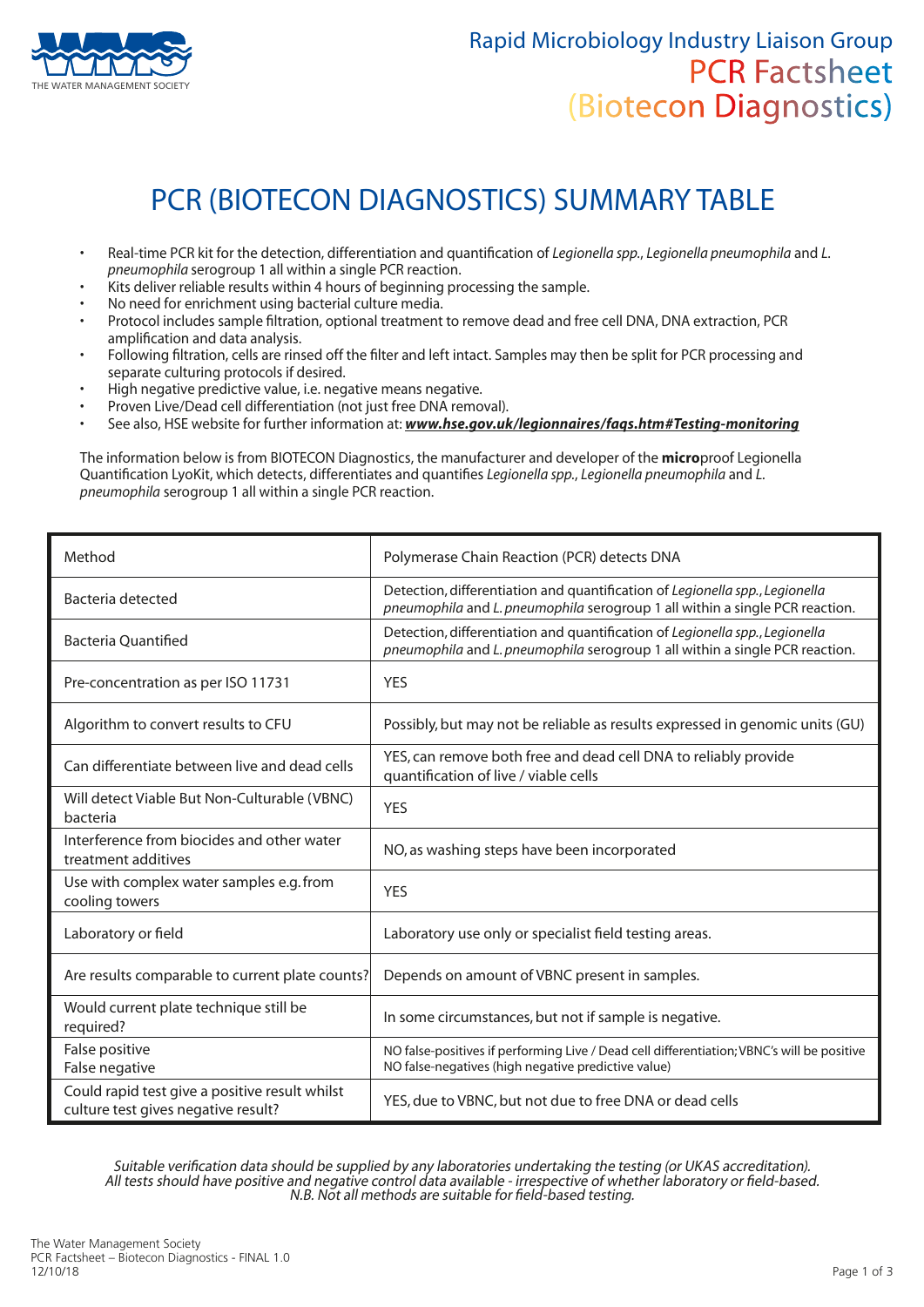| 1.    | <b>General</b>                                                                  |                                                                                                                                                                                                                                                                                                                                           |  |
|-------|---------------------------------------------------------------------------------|-------------------------------------------------------------------------------------------------------------------------------------------------------------------------------------------------------------------------------------------------------------------------------------------------------------------------------------------|--|
| i.    | Name of Test:                                                                   | <b>BIOTECON microproof Legionella Quantification LyoKit</b>                                                                                                                                                                                                                                                                               |  |
| ii.   | Scientific principles / basis for test:                                         | Quantitative real-time Polymerase Chain Reaction (PCR)                                                                                                                                                                                                                                                                                    |  |
| iii.  | Sensitivity:<br>Specificity:<br>Limit of detection:<br>Limit of quantification: | Sensitivity is better than culture methods<br>100%<br>3 genomic units/reaction<br>10 genomic units/reaction                                                                                                                                                                                                                               |  |
| iv.   | Scientific publication references:                                              | Fast and reliable quantification of Legionella spp and L pneumophila<br>with simultaneous detection of L pneumophila serogroup 1 in water by real-timePCR<br>including live/dead discrimination.<br>Priller F et al, ESGLI 2018                                                                                                           |  |
| v.    | Patents:                                                                        | <b>No</b>                                                                                                                                                                                                                                                                                                                                 |  |
| vi.   | Countries sold into:                                                            | Worldwide                                                                                                                                                                                                                                                                                                                                 |  |
| vii.  | Contact details:                                                                | <b>Manufacturer:</b><br><b>Biotecon Diagnostics GmbH</b><br>Hermannswerder 17, 14473 Potsdam, Germany<br>Tel +49 (0)331 2300-200<br>www.bc-diagnostics.com<br><b>Supplier:</b><br>Oxford Biosystems Ltd<br>184B Park House, Park Drive, Milton Park, Abingdon, Oxfordshire OX14 4SR<br>Tel: +44(0)1235 431390<br>www.oxfordbiosystems.com |  |
| viii. | Commercially available:                                                         | <b>Yes</b>                                                                                                                                                                                                                                                                                                                                |  |
| ix.   | Micro-organism species detected:                                                | Legionella spp, Legionella pneumophila, L pneumophila serogroup 1<br>are all individually detected and quantified within a single reaction.                                                                                                                                                                                               |  |
| x.    | Lab based:<br>Field based:                                                      | <b>Yes</b><br><b>Specialist only</b>                                                                                                                                                                                                                                                                                                      |  |
| xi.   | Can the test be used to determine operational<br>control?<br>Trend analysis?    | <b>Yes</b><br><b>Yes</b>                                                                                                                                                                                                                                                                                                                  |  |
| xii.  | Contact details of end-users:                                                   | <b>Available on request</b>                                                                                                                                                                                                                                                                                                               |  |
| xiii. | Is method validated by a third party:                                           | <b>AFNOR in progress</b>                                                                                                                                                                                                                                                                                                                  |  |

| 2.   | <b>Application details</b>                 |                                                                                 |
|------|--------------------------------------------|---------------------------------------------------------------------------------|
|      | Sample quality required:                   | Can be used with clear water and complex matrices                               |
| ii.  | What sample preparation                    |                                                                                 |
|      | on-site is required:                       | None. Filtration and preparation as per instructions for PCR is done in the lab |
| iii. | Does the sample need to be tested within a | The sooner the better to enable differentiation between live and dead.          |
|      | prescribed time scale?                     | Once prepared samples can be stored until analysis.                             |
| iv.  | Sample bottle type and sample volume:      | As per BS7592                                                                   |